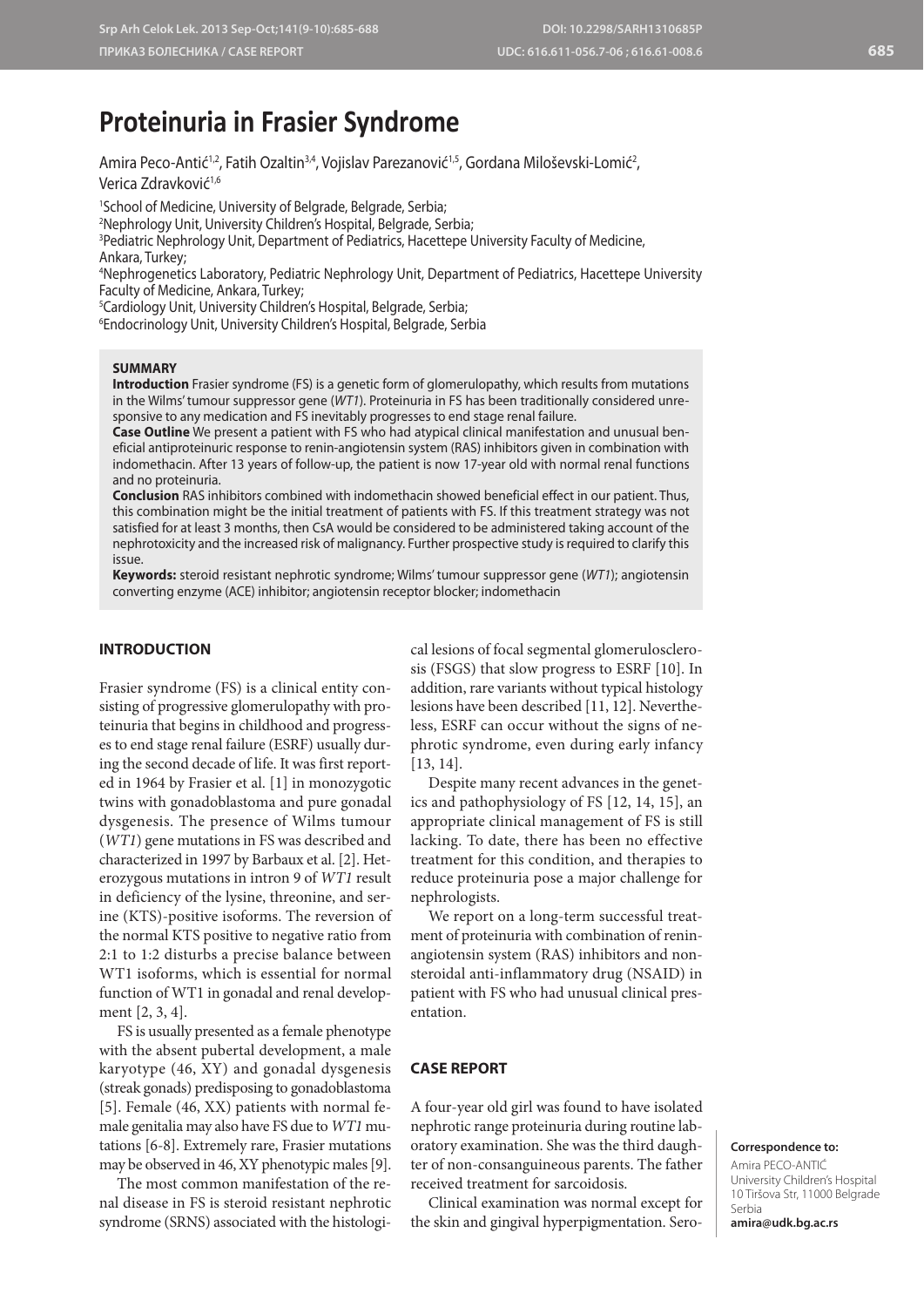

**Graph 1.** Trends of urinary protein/creatinine (a) and renal function (b) over time

Triangles indicate treatment discontinuation.

P – steroid therapy; ACEi – angiotensin-converting enzyme inhibitor therapy; NSAID – non-steroid antiinflammatory drug therapy (indomethacine); ARB – angiotensin II receptor blocker therapy

logic evaluation for syphilis, toxoplasmosis, rubella, hepatitis B, hepatitis C, varicella zoster, Epstein-Barr virus, Cytomegalovirus, Coxsackie, ECHO viruses, Borellia, Adenoviruses, Herpes simplex, Influenzaa A, B and Para- influenza, measles and human immunodeficiency virus were negative. Complement C3 and C4 were within normal limits. Antinuclear antibody, antibody to native DNA, anti-neutrophil cytoplasmic antibody, anti-mitochondrial and anti-Sm (Smith) antibodies were negative. Renal ultrasonographic examination did not reveal any structural abnormalities.

Endocrine investigations including baseline and ACTHstimulated cortisol values were normal. On echocardiography, moderate pericardial effusion was discovered and later proved to be resistant to therapy. Kidney biopsy revealed mesangial proliferative glomerulonephrits with moderate activity. She failed to respond to prednisone at a dose of 60 mg/m2 /day, so, after 8 weeks of treatment, we decided to taper the steroid therapy gradually until it was discontinued. In the follow up, no further immunosuppressive drug was given, and, instead, captopril, an angiotensin converting enzyme inhibitor (ACEI), and indomethacin, a nonsteroidal anti-inflammatory drug (NSAID) were introduced to control the proteinuria. The dosage of each drug was increased gradually from 1 to 3 mg/kg/day. Proteinuria decreased to normal values, while glomerular filtration rate remained normal (Graph 1a). The second kidney biopsy was performed 3 years after the first biopsy. Mesangial proliferative glomerulonephritis was confirmed.

In the following years, the patient had normal growth and development but pericardial exudation gradually increased. At her age of 10 years, the cardiologist prescribed colchicine (0.25 mg/day) while indomethacin and captopril were temporarily discontinued. The treatment with colchicine was unsuccessful in terms of reducing the pericardial effusion. Pericardiocenthesis was performed due to life threatening cardiac tamponade. Serous exudate in volume of 260 ml was evacuated without relapse during the further follow-up. The comprehensive exudate analyses (cytological, biochemical, bacteriological and immunological) yielded negative findings. The treatment with captopril and indomethacin was reintroduced with the addition of angiotensin receptor blocker (ARB), valsartan. Later on, captopril was replaced by enalapril and valsartan by losartan.

At the age of 15 years, delayed puberty was diagnosed (puberty stage Tanner B1, P1 and primary amenorrhea). Ultrasonographic examination showed infantile uterus but ovaries were absent. Chromosomal analysis showed a male karyotype (46 XY). Direct sequencing of *WT1* uncovered a heterozygous donor-splice site mutation (i.e. IVS9+5G>A). Exploratory laparotomy was performed and revealed bilateral streak gonads which were removed to preclude the risk of gonadoblastoma. The histology showed no evidence of malignancy.

At the last check-up, the patient was 17 years old with body height of 175 cm, body weight of 53 kg and with blood pressure 100/60 mm Hg. The patient's glomerular filtration rate was normal (serum creatinine of 75 μmol/l) with no apparent proteinuria (< 200 mg/day). Echocardiographic finding was normal. As of now, the patient is receiving enalapril (20 mg/day), losartan (50 mg/day), indomethacin (75 mg/day) and an appropriate hormone substitution (Cyclo-progynova).

During 13 years of follow-up, the antiproteinuric therapy (ACEI/ARB/indomethacine) was discontinued on several occasions (Graph 1b). Temporary interruptions of the drugs were associated with relapses of proteinuria. After re-administration of the drugs, favourable responses were achieved again.

# **DISCUSSION**

Prevalence of FS is not known. Most of the reported patients are individual cases or small case series [1, 6-14, 15, 16-21]. Genetic analyses in patients with SRNS have revealed that FS is not as rare as previously thought. Prevalence of *WT1* splice mutations (i.e. IVS9+5G>A and IVS9+4C>T) in FS has been reported as 9.35% in the group of 32 children with SRNS [12].

Our patient had atypical clinical presentation and unusual beneficial antiproteinuric response to RAS inhibitors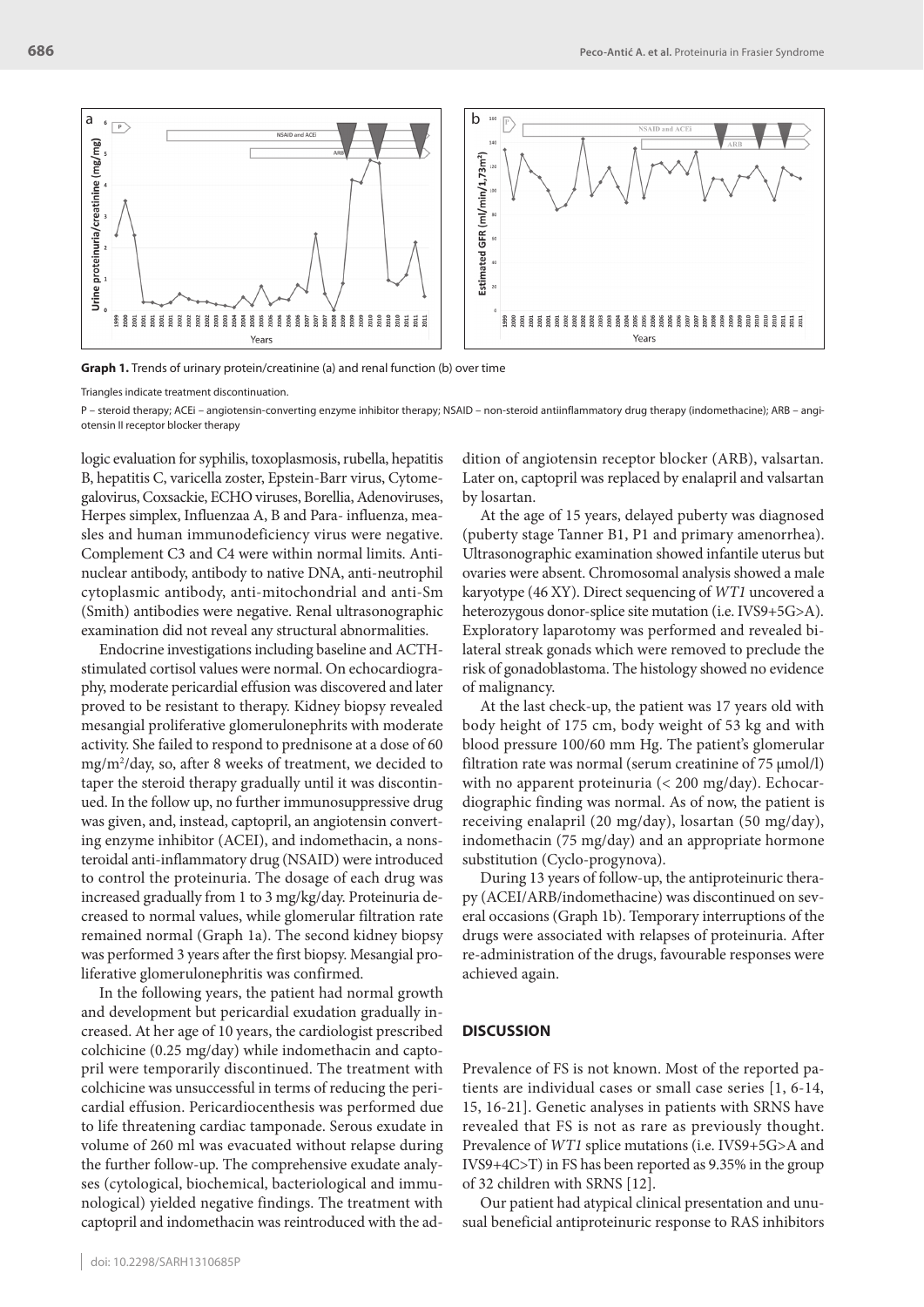given in combination with NSAID. An association between FS and chronic pericardial effusion was also described in another patient with FS [22] but this association has remained unexplained. A gingival hyperpigmentation found in our patient has not been reported previously. This might be an unusual presentation of FS or may simply be a coincidental. The suspicion of underlined systemic disease led to delayed diagnosis of FS in our patient. Nowadays, it is suggested to do genetic analysis in all patients as soon as steroid resistance is confirmed to avoid unnecessary immunosuppressive therapy [20].

It has been recognized before that severe proteinuria itself is a renal toxin; if left untreated, the patients would invariably have an inexorable progression to ESRF [23, 24, 25]. The traditional assumption that proteinuria is unresponsive to any medications in genetic forms of SRNS has been questioned recently [26]. Treatment with calcineurin inhibitors was found to induce remission of proteinuria in several children with the genetic forms of SRNS [27, 28, 29] by stabilizing the actin cytoskeleton in the podocytes [26, 29, 30]. Nevertheless, therapy with calcineurin inhibitors in patients carrying *WT1* mutations may be complicated by nephrotoxicity and the increased risk of malignancy. Renin angiotensin system (RAS) blockade via angiotensin converting enzyme inhibitors (ACEI) and/or angiotensin receptor blockers (ARB) is an alternative treatment to protect the remaining glomeruli from hypertrophy, intraglomerular hypertension, and progressive sclerosis, not only by lowering blood pressure but also by their antiproteinuric, antifibrotic, and anti-inflammatory properties [31]. A further reduction in urinary proteins was found when other antiproteinuric drugs, such as NSAIDs, mostly indomethacin [32, 33, 34], were given in combination with conventional RAS antagonists. Combination of post-glomerular vasodilatation by ACEI and pre-glomerular vasoconstriction by indomethacin results in reduction of the transcapillary hydraulic pressure and decrease of the capillary wall permeability. This combination has already been success-

#### **REFERENCES**

- 1. Frasier SD, Bashore RA, Mosier HD. Gonadoblastoma associated with pure gonadal dysgenesis in monozygotic twins. J Pediatr. 1964; 64:740-5.
- 2. Barbaux S, Niaudet P, Gubler MC, Grunfeld JP, Jaubert F, Kuttenn F, et al. Donor splice-site mutations in WT1 are responsible for Frasier syndrome. Nat Genet. 1997; 17:467-70.
- 3. Koziel AB, Grundy R. Frasier and Denys-Drash syndromes: different disorders or part of a spectrum. Arch Dis Child. 1999; 81:365-9.
- 4. Klamt B, Koziell A, Poulat F, Wieacker P, Scambler P, Berta P, et al. Frasier syndrome is caused by defective alternative splicing of WT1 leading to an altered ratio of WT1 +/-KTS splice isoforms. Hum Mol Genet. 1998; 7:709-14.
- 5. Moorthy AV, Chesney RW, Lubinsky M. Chronic renal failure and XY gonadal dysgenesis: "Frasier" syndrome, a commentary on reported cases. Am J Med Genet. 1987; 3:297-302.
- 6. Demmer L, PrimackW, Loik V, Brown R, Therville N, McElreavey K. Frasier syndrome: a cause of focal segmental glomerulosclerosis in a 46, XX female. J Am Soc Nephrol. 1999; 10:2215-8.
- Loirat C, Andre JL, Champigneulle J, Acquaviva C, Chantereau D, Bourquard R, et al. WT1 splice site mutation in a 46, XX female with minimal-change nephrotic syndrome and Wilms' tumour. Nephrol Dial Transplant. 2003; 18:823-5.

fully used in patients with the genetic glomerulopathy such as congenital nephrotic syndrome of the Finnish type [35] and in patients with the diffuse mesangial sclerosis [36]. To the best of our knowledge, this is the first report of FS that achieved complete remission in term of proteinuria, while the patient was only on renoprotective measures including the use of RAS inhibitors and NSAID.

In view of the consistent association of antiproteinuric efficacy with long-term renal outcome and high risk for malignancy in FS, we propose ACEI and indomethacine as the first line therapy in patients with FS. If necessary, the antiproteinuric efficacy could be enhanced by adding ARB. Such strategy would require that titration for adequate blood pressure control is followed by titration for a maximal antiproteinuric effect without increasing the side effects (i.e. reduced GFR, hyperkalemia and drug toxicity). If this treatment strategy was not satisfied for at least 3 months, then CsA would be considered to be administered taking account of the nephrotoxicity and the increased risk of malignancy [29].

In conclusion, our observation of a case presenting with an early nephrotic proteinuria associated with the skin and gingival hyperpigmentation and exudative pericarditis may expand the clinical spectrum of Frasier syndrome. ACEI/ARB and NSAID showed beneficial effect and may be appropriate therapeutic options in FS patients. If this treatment strategy was not satisfied for at least 3 months, then CsA would be considered to be administered taking account of the nephrotoxicity and the increased risk of malignancy. Further prospective study is required to clarify this issue.

## **ACKNOWLEDGMENTS**

The work is supported by the Ministry of Education, Science and Technological Development of the Republic of Serbia (grant no. OI175079).

- 8. Ruf RG, Schultheiss M, Lichtenberger A, Karle SM, Zalewski I, Mucha B, et al. Prevalence of WT1 mutations in a large cohort of patients with steroid-resistant and steroid-sensitive nephrotic syndrome. Kidney Int. 2004; 66:564-70.
- 9. Tajima T, Sasaki S, Tanaka Y, Kusunoki H, Nagashima T, Nonomura K, et al. 46 xy phenotypic male with focal segmental glomerulosclerosis caused by the WT1 splice site mutation. Horm Res. 2003; 60:302-5.
- 10. Niaudet P, Gubler MC. WT1 and glomerular diseases. Pediatr Nephrol. 2006; 21:1653-60.
- 11. Ito S, Hataya H, Ikeda M, Takata A, Kikuchi H, Hata J, et al. Alport syndrome-like basement membrane changes in Frasier syndrome: an electron microscopy study. Am J Kidney Dis. 2003; 41:1110-5.
- 12. Aucella F, Bisceglia L, De Bonis P, Gigante M, Caridi G, Barbano G, et al. WT1 mutations in nephrotic syndrome revisited. High prevalence in young girls, associations and renal phenotypes. Pediatr Nephrol. 2006; 21:1393-8.
- 13. Bache M, Dheu C, Doray B, Fothergill H, Soskin S, Paris F, et al. Frasier syndrome, a potential cause of end-stage renal failure in childhood. Pediatr Nephrol. 2010; 25:549-52.
- 14. Buzi F, Mella P, Pilotta A, Felappi B, Camerino G, Notarangelo LD. Frasier syndrome with childhood-onset renal failure. Horm Res. 2001; 55:77-80.